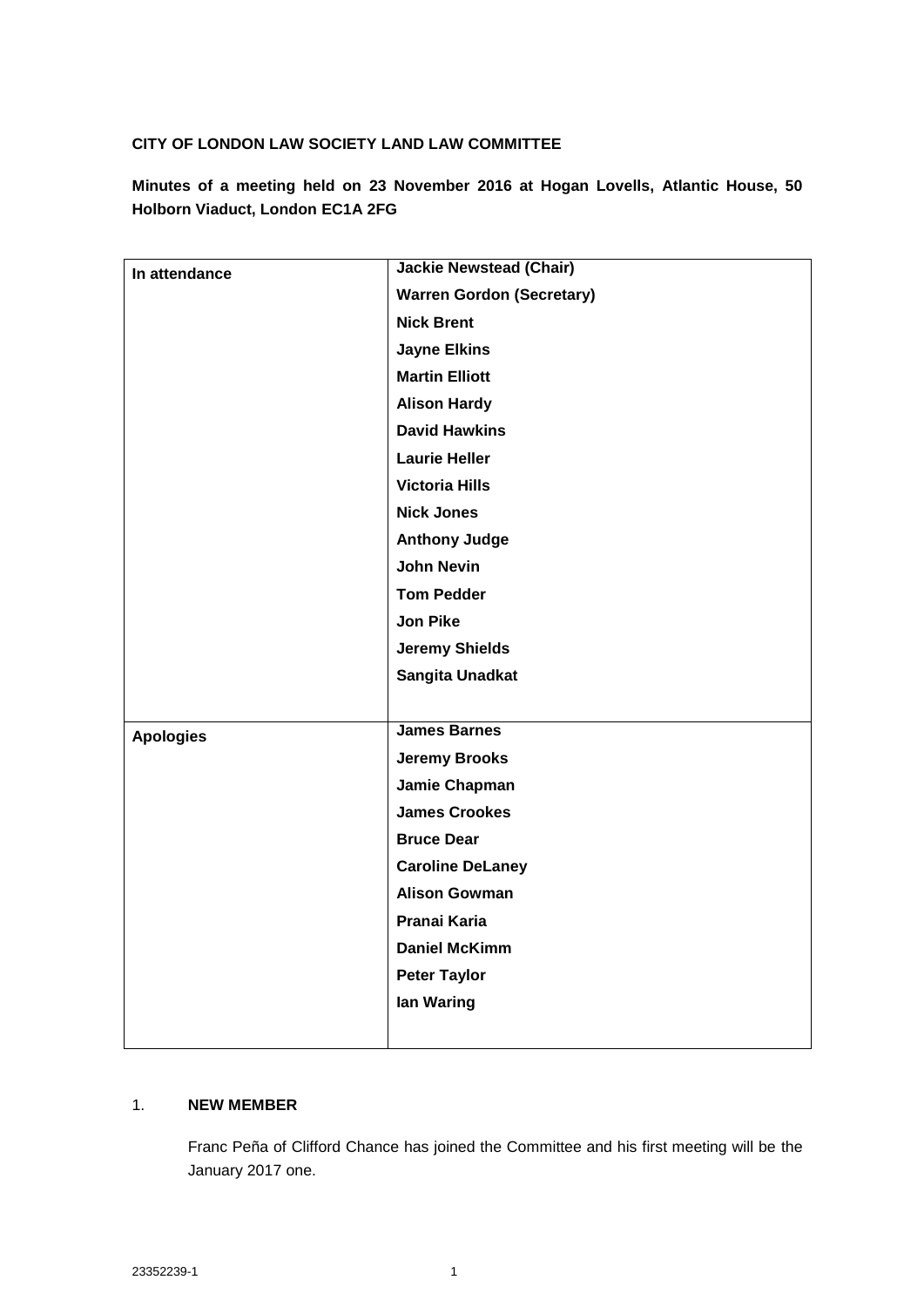## 2. **MINUTES**

The Minutes for the 28 September 2016 Committee meeting were approved and will be added to the Committee webpage.

# 3. **2016 UPDATE OF 7TH EDITION OF CERTIFICATE OF TITLE AND ANCILLARY DOCUMENTATION AND REPORT ON TITLE**

The 2016 Update of the Certificate of title and ancillary documentation have been launched and appear on the Committee webpage -

[http://www.citysolicitors.org.uk/index.php?option=com\\_content&view=category&id=141&It](http://www.citysolicitors.org.uk/index.php?option=com_content&view=category&id=141&Itemid=469) [emid=469.](http://www.citysolicitors.org.uk/index.php?option=com_content&view=category&id=141&Itemid=469)

The new documentation is being used and appears to have been well received.

Articles have been written for industry publications – Jackie Newstead has produced a Q&A for Lexis and Warren Gordon was quoted in Estates Gazette and has produced an article which Kevin Hart of CLLS is offering to various publications.

The Committee will look to publish the Certificate in the Encyclopaedia of Forms and Precedents and Kevin will liaise with Lexis.

An equivalent Scottish version of the 2016 Update of the Certificate and ancillary documentation has been published on the Property Standardisation Group's website [http://www.psglegal.co.uk/.](http://www.psglegal.co.uk/)

There has been considerable demand for Word versions of the documentation (since currently the CLLS website only has pdf versions). Warren has circulated Word versions to a large number of firms and the CLLS has been sent the Word versions to add to the website if at all possible.

A sub-group of the Committee will consider the existing Report on title <http://www.citysolicitors.org.uk/attachments/article/114/report-on-title.doc> and Laurie Heller, Bruce Dear, Jon Pike, John Nevin and Warren Gordon have agreed to be involved. Since there is an existing CLLS wrapper for reports on title, it was considered that the CLLS Report on title should be independent of the Certificate documentation. It was agreed that the Report could be used for a corporate acquisition of properties where property is not the most significant asset and may have little or no capital value. Consequently, there is less detail in the reporting on title and the lease and letting documents than in the Certificate.

The members of the sub-group are given licence to look at the Report afresh and make any necessary changes to a document that is almost 10 years old. Some of the changes for the 2016 Update of the Certificate especially in relation to its front-end provisions will be reflected in the revised Report.

*Actions:* Addition of Word versions of Certificate and ancillary documentation to CLLS Website. Progress consideration of Report on title.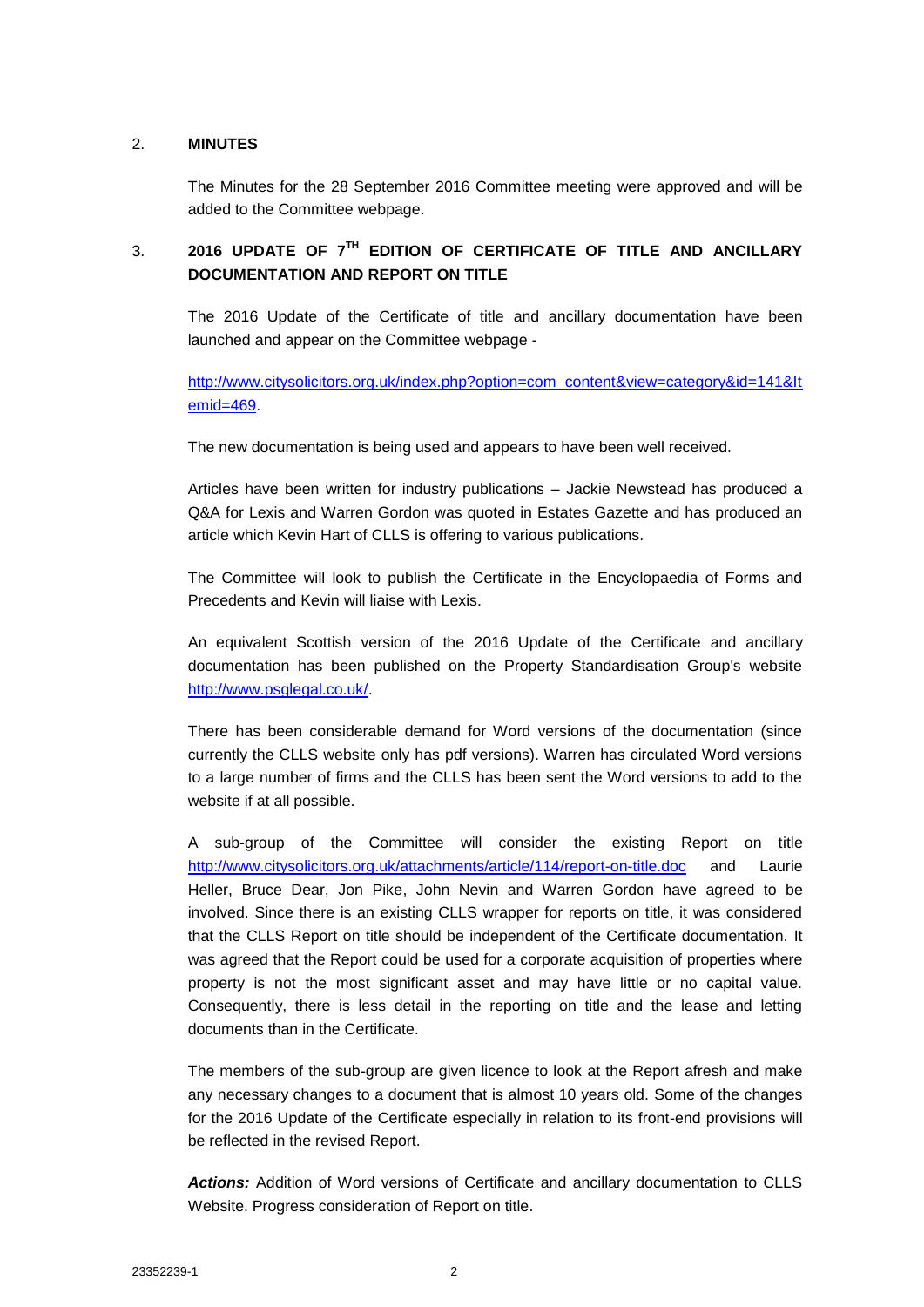## 4. **DIGITAL INFRASTRUCTURE WAYLEAVE AGREEMENT**

The City of London Corporation standardised wayleave agreement has been taken up by many major operators, Westminster council and others. Vodafone seems slow to take up the agreement [https://www.cityoflondon.gov.uk/business/commercial-property/utilities](https://www.cityoflondon.gov.uk/business/commercial-property/utilities-and-infrastructure-/Pages/Wayleaves.aspx)[and-infrastructure-/Pages/Wayleaves.aspx](https://www.cityoflondon.gov.uk/business/commercial-property/utilities-and-infrastructure-/Pages/Wayleaves.aspx)

Philip Saunders of the City of London is following up with some of the operators.

The Committee considered that it was important for member firms to promote the wayleave to their fee earners and clients. It was also important for operators and property owners to become more familiar with the wayleave and in that regard the provision of training on the wayleave by member firms would be very helpful.

There are several other potential projects in relation to digital infrastructure. The Greater London Authority appears interested in possibly sponsoring a project to create a standard lease for mobile installation – the Committee would again be involved in the drafting and the City of London would support the project. There was interest among certain operators in this project.

The new Electronic Communications Code may come into force next year and the Committee and the City of London may wish to create an equivalent of the standardised wayleave agreement for the new Code.

*Actions:* It was suggested that Philip Saunders be asked whether it would be possible for the London councils to insist (where relevant) on the adoption of the standardised wayleave as a condition of planning. Encourage take-up of wayleave and training for operators. Future wayleave/lease projects.

# 5. **LAW COMMISSION'S CONSULTATION ON ITS 13TH PROGRAMME OF LAW REFORM**

The Committee responded to the Leasehold aspect in particular of the Law Commission's Consultation on its 13th Programme of Law Reform. Part of the response was an endorsement of the Property Litigation Association's response.

The Committee's key point was that that the contracting out warning notice and declaration mechanism under the Landlord and Tenant Act 1954 be abolished and replaced by a requirement for a contracted out lease to have a clear warning at the top of the lease as to the statutory rights that the tenant loses. This would greatly reduce the administration and associated costs, yet at the same time warn the tenant that he is giving up statutory rights in entering into the lease.

A link to the Committee's response follows –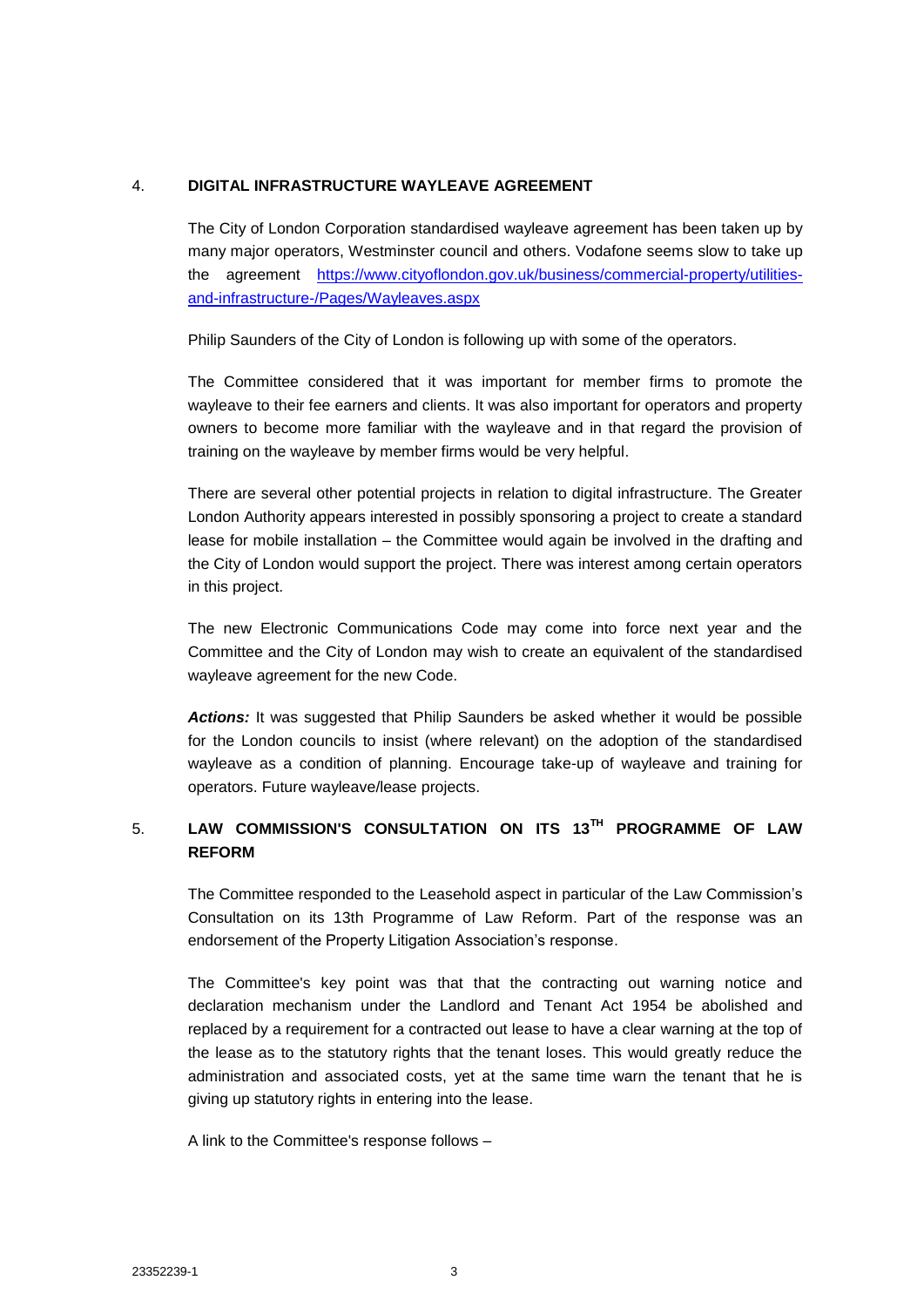[http://www.citysolicitors.org.uk/attachments/article/114/Response%20to%20the%20Law](http://www.citysolicitors.org.uk/attachments/article/114/Response%20to%20the%20Law%20Commissions%20consultation%20on%20its%2013th%20Programme%20of%20Law%20Reform%20%2030%2010%2016.pdf) [%20Commissions%20consultation%20on%20its%2013th%20Programme%20of%20Law](http://www.citysolicitors.org.uk/attachments/article/114/Response%20to%20the%20Law%20Commissions%20consultation%20on%20its%2013th%20Programme%20of%20Law%20Reform%20%2030%2010%2016.pdf) [%20Reform%20%2030%2010%2016.pdf](http://www.citysolicitors.org.uk/attachments/article/114/Response%20to%20the%20Law%20Commissions%20consultation%20on%20its%2013th%20Programme%20of%20Law%20Reform%20%2030%2010%2016.pdf)

## 6. **CODE FOR LEASING BUSINESS PREMISES**

Jackie Newstead (representing the Committee) and Warren Gordon (representing the Law Society) had attended a couple of meetings of the "Technical content review" subgroup. This sub-group looked at the Landlord Code and has come up with a number of recommendations as to how it can be improved. There are six sub-groups considering different aspects of the Code documentation. The recommendations of the sub-groups will be discussed at a meeting of the overall working party on 30 November.

The RICS representatives would like to make the Code an RICS Professional Statement. The implications of doing so are:

- The Code would be branded as an RICS publication, although the badges of partner organisations (other stakeholders such as the Law Society, CLLS etc) would be displayed on the cover of the document.
- Ownership of the copyright for the content of the document would pass to RICS.

The specific status of an RICS Professional Statement means that compliance with the document would be mandatory for RICS professionals at all levels. As this group is likely to form the main target for the Code, the RICS sees this as being absolutely fundamental to achieving greater adoption of the Code.

In terms of comments on the Landlord Code itself:

- In the event of a break being successfully exercised, the landlord should be obliged to refund to the tenant rents previously paid and relating to the period after the break date.
- In terms of break conditionality, the reference in the current Landlord Code to the tenant leaving behind no continuing subleases should be extended to the premises being free of other third party rights, unless the landlord has consented to them.
- The Landlord Code is likely to be more circumspect on upwards or downwards rent reviews. The suggestions in the current Landlord Code in that regard have not been adopted in practice. There will be a greater emphasis on alternatives to upwards only reviews such as index linked reviews and turnover rents for retail leases.

*Action:* Committee members are asked to express any concerns about whether mandatory status of the Code would cause problems for their clients.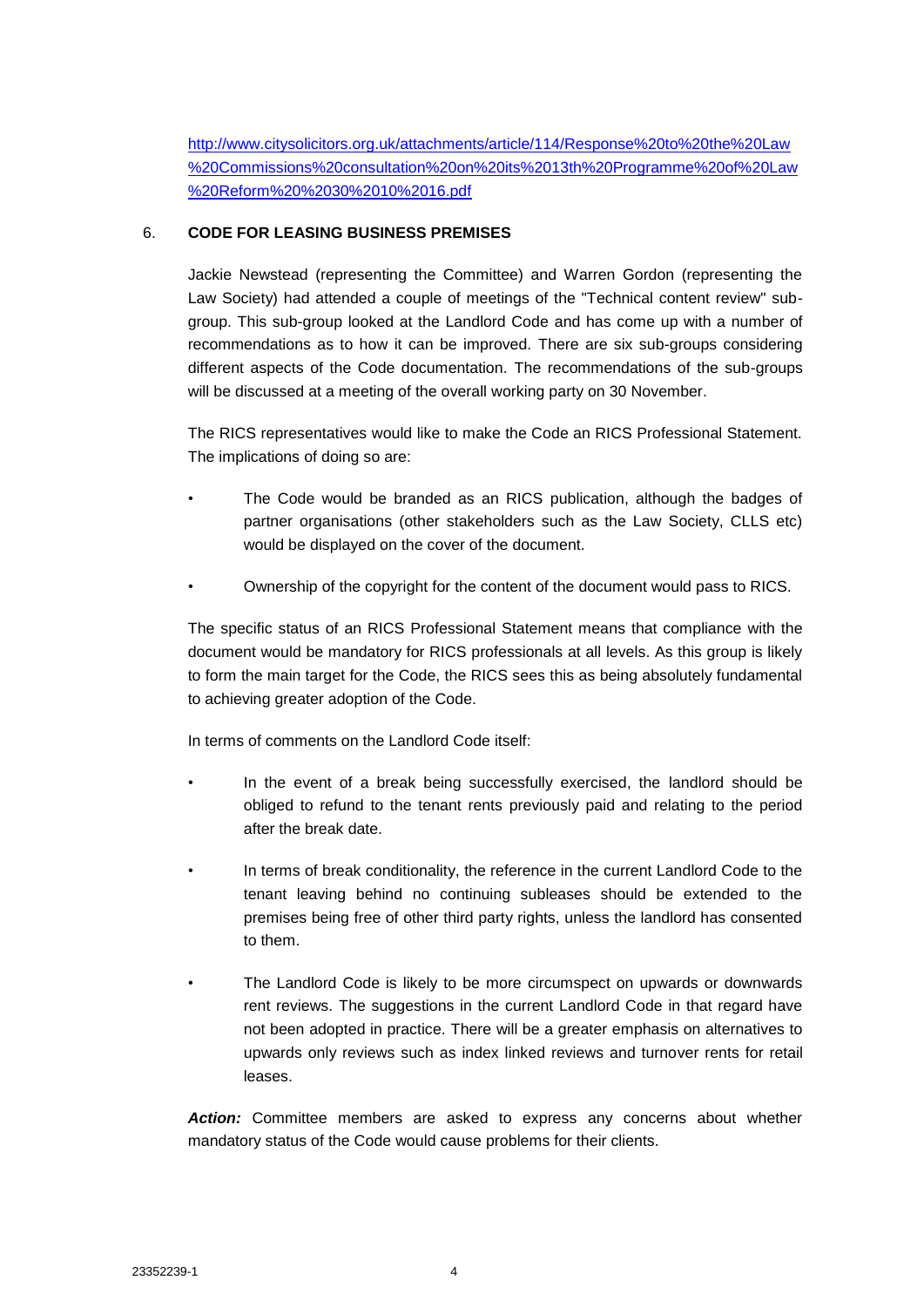## 7. **SEARCH PROVIDERS' TERMS AND CONDITIONS**

There was a concern that the profession was insufficiently aware about whether or not the terms and conditions of search providers permitted the passing on of search results obtained by a seller's solicitor for the benefit of a buyer etc (such as in a sales pack situation). This was not helped by differing versions of providers' terms and conditions.

Even if the main providers (such as the NLIS channels) allowed for third parties such as buyers or lenders to benefit from the searches, third parties may not be able to benefit from the underlying searches themselves, which may have their own conditions.

If the terms do not allow for buyer/lender reliance, consideration should be given to the relevant contract requiring the seller to hold the benefit on trust for the buyer.

*Actions:* Jackie Newstead, Jeremy Shields and Pranai Karia will consider this issue with a view to a possible note of advice on the pitfalls and what to do. It was suggested that an extra question could be added to the CPSEs asking whether the buyer or its lender is able to rely on the search results provided by the seller's solicitor.

## 8. **HMRC'S CONSULTATION ON CHANGES TO PROCESS FOR FILING SDLT RETURNS AND PAYING SDLT**

The Committee submitted a response to HMRC's consultation on changes to the process for filing SDLT returns and paying SDLT -

[http://www.citysolicitors.org.uk/attachments/article/114/Response%20to%20consultation](http://www.citysolicitors.org.uk/attachments/article/114/Response%20to%20consultation%20on%20Stamp%20duty%20land%20tax%20-changes%20to%20the%20filing%20and%20payment%20process%20-%2007%2010%2016.pdf) [%20on%20Stamp%20duty%20land%20tax%20](http://www.citysolicitors.org.uk/attachments/article/114/Response%20to%20consultation%20on%20Stamp%20duty%20land%20tax%20-changes%20to%20the%20filing%20and%20payment%20process%20-%2007%2010%2016.pdf) [changes%20to%20the%20filing%20and%20payment%20process%20-](http://www.citysolicitors.org.uk/attachments/article/114/Response%20to%20consultation%20on%20Stamp%20duty%20land%20tax%20-changes%20to%20the%20filing%20and%20payment%20process%20-%2007%2010%2016.pdf) [%2007%2010%2016.pdf](http://www.citysolicitors.org.uk/attachments/article/114/Response%20to%20consultation%20on%20Stamp%20duty%20land%20tax%20-changes%20to%20the%20filing%20and%20payment%20process%20-%2007%2010%2016.pdf)

The Committee thanked Martin Elliott for his contributions to the response.

## **9. APPROACH BEING ADOPTED BY MOST FIRMS TO THE DRAFTING OF MINIMUM ENERGY EFFICIENCY STANDARDS RELATED PROVISIONS IN LEASES, ACTING FOR LANDLORDS AT LEAST**

This topic was raised by Pranai Karia who was unable to attend the meeting, so the main discussion will be deferred to the January Committee meeting. A brief discussion highlighted that the primary concern related to ensuring that the landlord keep control of the obtaining of energy performance certificates, so as to avoid tenants obtaining EPCs with an "F" or "G" rating.

## **10. MODERN SLAVERY ACT 2015 – IMPLICATIONS FOR PROPERTY**

Nick Brent provided a very useful summary of the implications of the Modern Slavery Act 2015 for property, key points of which are set out below.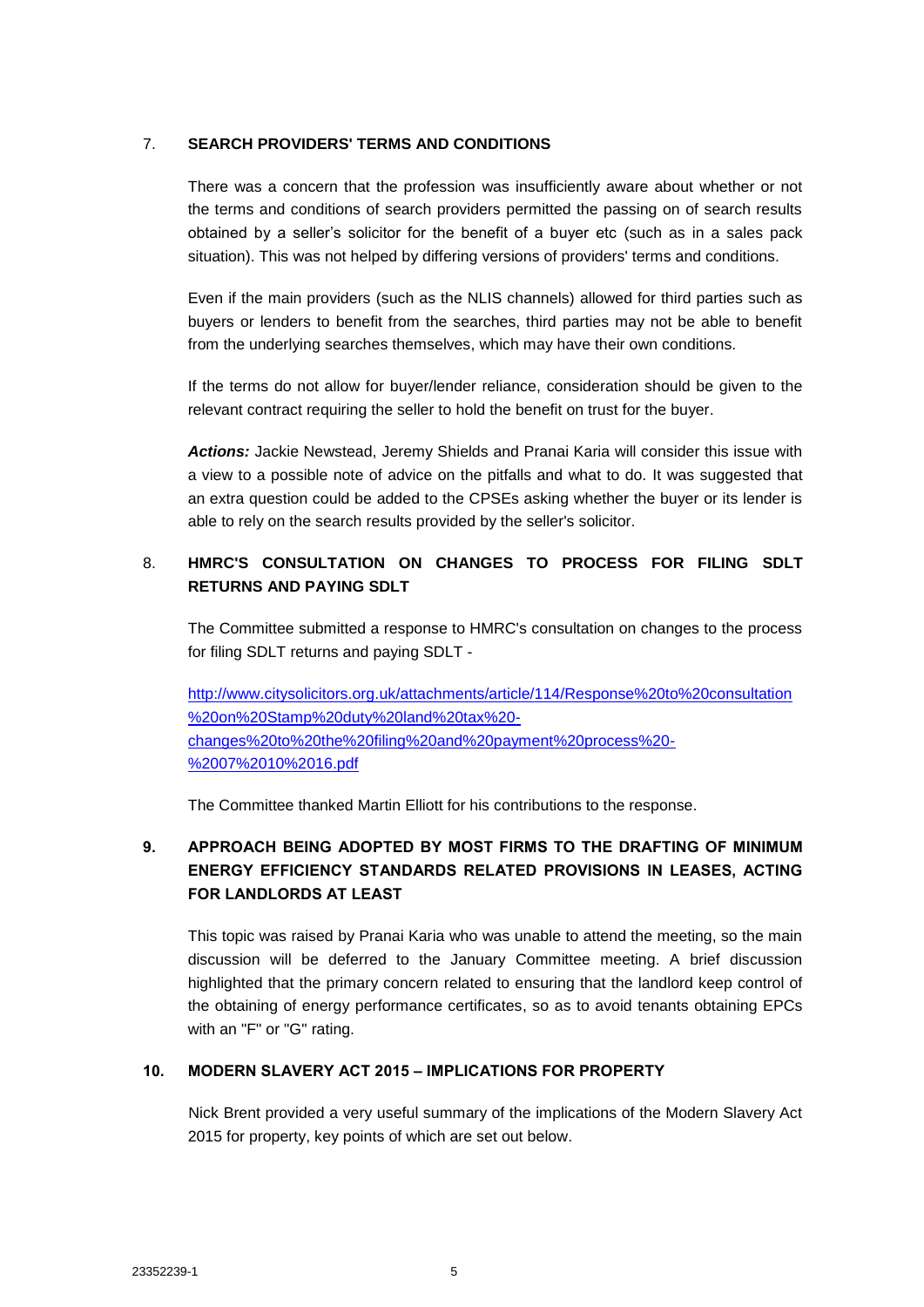Under section 54 of the Act, an annual modern slavery and human trafficking statement is required for all financial years ending on or after 31 March 2016 for all commercial organisations, including those within the property sector, which are:

- Carrying on any part of their business in the UK; and
- Generating a minimum total turnover of £36m per annum.

The aim of the statement is to make supply chains more transparent, whilst also increasing awareness of the issues surrounding modern slavery and human trafficking. The statement should outline the steps that the company (for example) has taken over the past financial year to ensure that none of the offences under the Act are being committed by the company itself, or by any party contributing towards its "supply chains" (which expression is given an everyday meaning). The statement should be published prominently on the company's website.

This has implications for both landlords/property owners and tenants.

#### **Implications for tenants:**

A landlord will form part of the tenant's supply chain for the purposes of the Act, as the landlord provides services to the tenant.

A tenant that has reporting obligations under the Act will, therefore, have to perform due diligence on its current (or prospective) landlord, ensuring that the statement that the landlord publishes is accurate and compliant with the Act.

On the grant of a new lease, a tenant may choose to raise an additional enquiry regarding the landlord's compliance, or lack of, with the Act.

A tenant may seek to include a landlord's "compliance with laws" obligation in the lease, but this is likely to be resisted by landlords.

#### **Implications for landlords/property owners**:

Tenants are unlikely to form part of a landlord's supply chain, unless they are providing additional services to the landlord. However, landlords should still be conscious of the potential for reputational damage caused by tenants being subject to the Act's reporting obligations, but failing to publish a statement. For that reason, some landlords will include in leases a tenant's obligation to comply with the Act, although this is covered by the tenant's normal compliance with statutory requirements obligation.

There is general uncertainty as to whether or not it is reasonable for a landlord to withhold consent to a proposed assignment on the basis that the assignee with reporting obligations has failed to comply with the Act.

The Act is also relevant where a landlord/property owner contracts with a property management company, fund or asset manager, agent or other company, which in turn contracts with third-party companies to carry out routine maintenance, cleaning, security